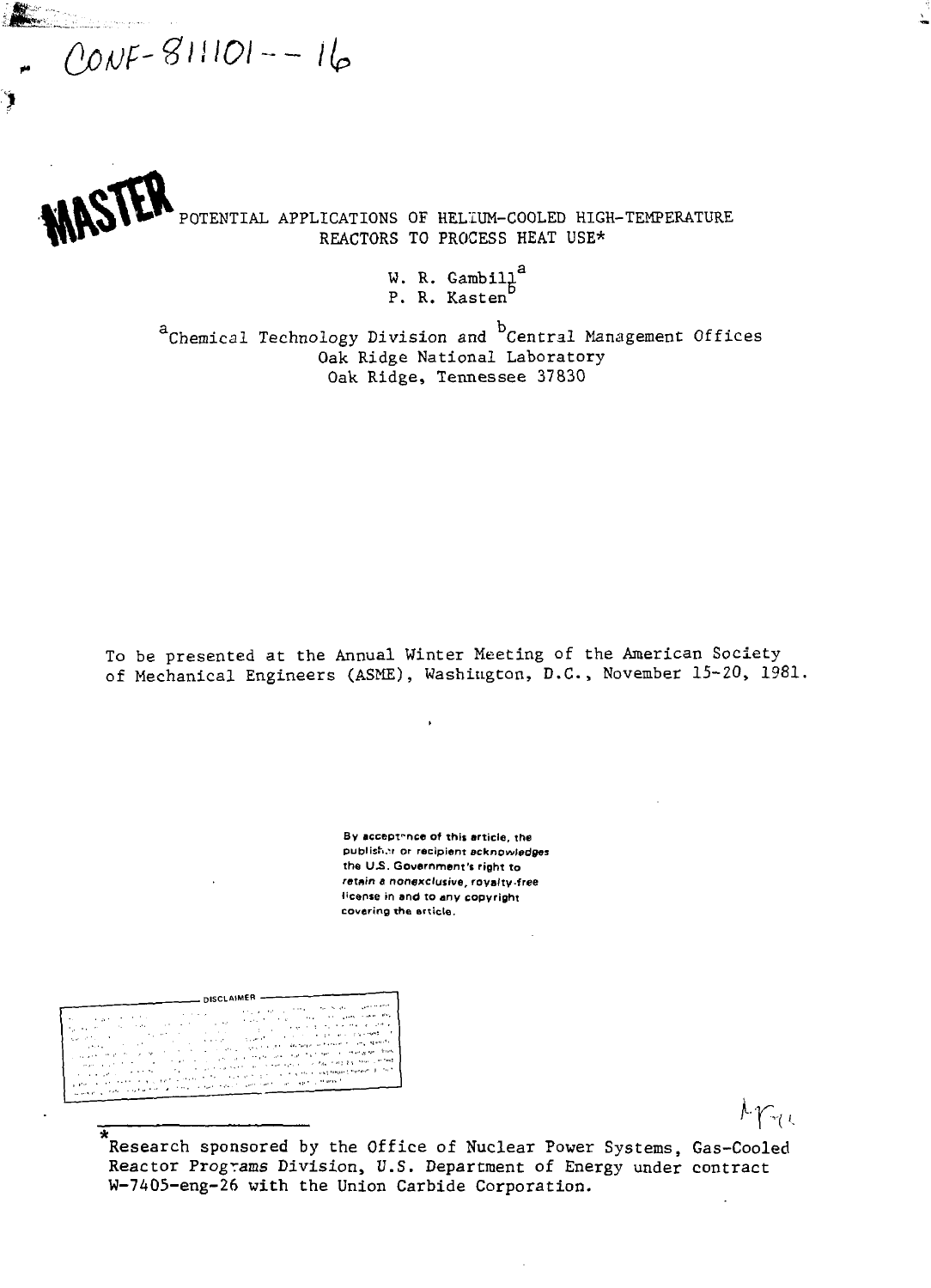# POTENTIAL APPLICATIONS OF HELIUM-COOLED HIGH-TEMPERATURE REACTORS TO PROCESS HEAT USE

Wallace R. Gambill Development Staff Member Chemical Technology Division

Paul R. Kasten, Director Gas-Cooled Reactor Programs

Oak Ridge National Laboratory Oak Ridge, Tennessee USA

# ABSTRACT

High-Temperature Gas-Cooled Reactors (HTRs) permit nuclear energy to be applied to a number of processes presently utilizing fossil fuels. Promising applications of HTRs involve cogeneration, thermal energy transport using molten salt systems, steam reforming of methane for production of chemicals, coal and oil shale liquefaction or gasification, and-in the longer term-energy transport using a chemical heat pipe. Further, HTRs might be used in the more distant future as the energy source for thermochemical hydrogen production from water. Preliminary results of ongoing studies indicate that the potential market for Process Heat HTRs by the year 2020 is about 150-250 GW(t) for process heat/cogeneration application, plus approximately 15C-300 GW(t) for application to fossil conversion processes. HTR cogeneration plants appear attractive in the near term for new industrial plants using large amounts of process heat, possibly for present industrial plants in conjunction with molten-salt energy distribution systems, and also for some fossil conversion processes. HTR reformer systems will take longer to develop, but are applicable to chemicals production, a larger number of fossil conversion processes, and to chemical heat pipes.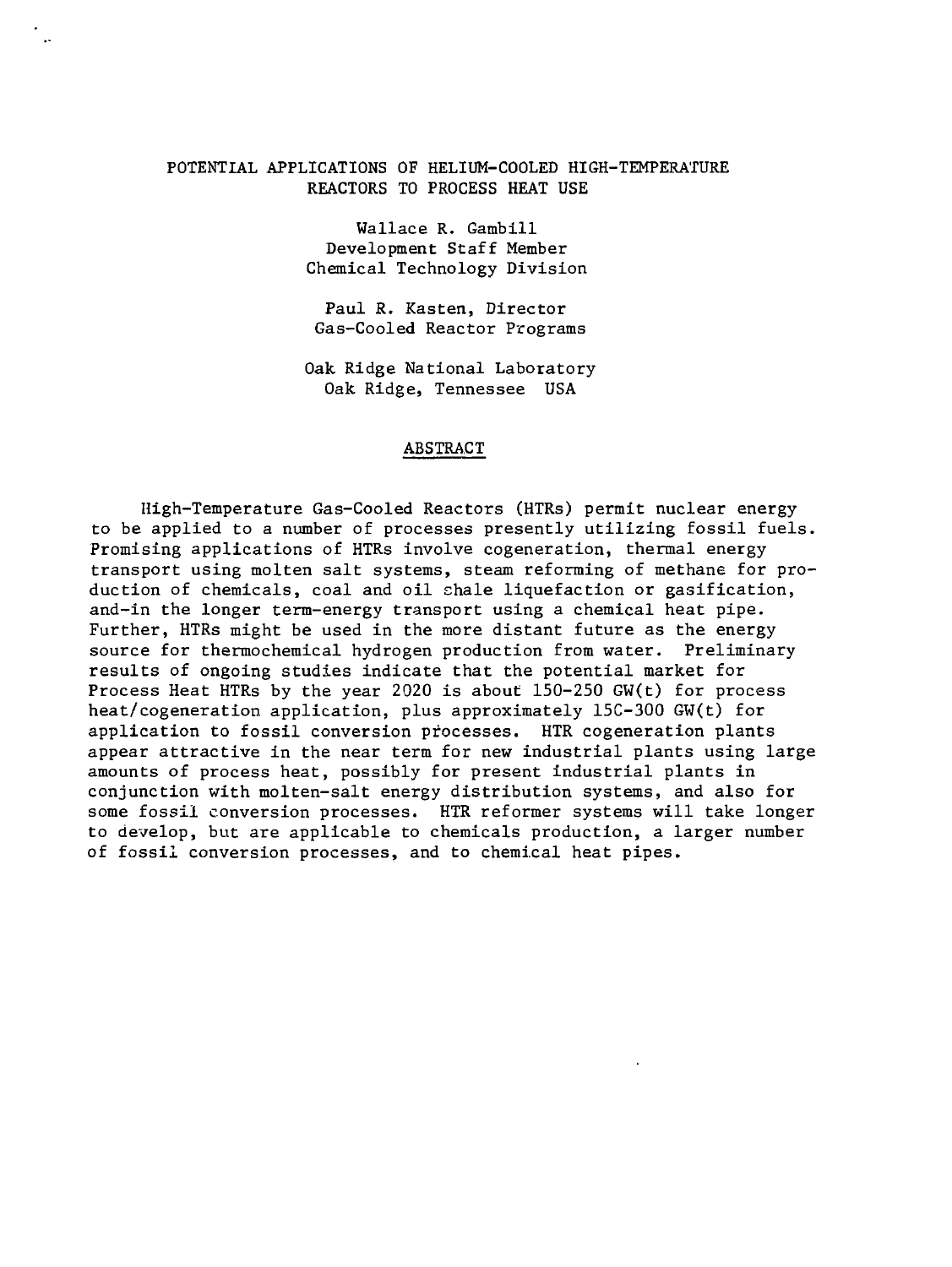#### INTRODUCTION

An important advantage of High-Temperature Gas-Cooled Reactors (HTRs) is their ability to generate high core-exit coolant temperatures; this has implications relative to their ability to displace fossil energy with nuclear energy. To date, nuclear energy has been applied primarily to the generation of electricity and has resulted in a reduction of fossil fuel use. While the HTR is not unique in this direct application, it has certain features which extend this ability and enable it to displace considerably larger amounts of fossil fuels, particularly oil and gas. The higher thermal efficiency of HTRs means more electrical power can be generated at a given site controlled by cooling water requirements; also the advantageous safety characteristics and the relatively low effluent levels (both radioactive and nonradioactive) associated with HTR operation may permit the siting of such plants at locations where light water reactors (LWRs) and coal plants cannot be sited. While these factors can be significant, greater emphasis is being placed on HTR applications in the process heat industries for the displacement of oil and gas fuels.

Based on present materials technology, the core outlet coolant temperature from HTRs is limited to about 750°C, which leads to generation of steam at about 540°C— significantly higher than the steam generated in conventional LWRs (approximately 290°C). HTRs can generate core outlet coolant temperatures of about 950°C, which increases applications of nuclear energy to high-temperature processes, but significant materials technology development will have to be successfully completed in order to

economically achieve these higher coolant temperatures. Overall, then, the HTRs which have the nearest-term application are those which have reactor outlet coolant temperatures up to 75O°C, though it is anticipated that higher outlet coolant temperatures will be attained. In the on-going studies, consideration is being given to HTRs with outlet coolant temperatures of 750, 850-950, and 950-1000°C; these will be termed HTR-75O°C, HTR-850-950°C, and HTR-950-1000°C, respectively .

Of the very significant quantity of process heat used in the United States, much of it based on oil and gas, a large fraction is used at temperatures below J40°C, and tht HTR-750°C has the potential to meet most of the needs of the process heat industries.

As the outlet temperature of an HTR increases, a larger traction of national process heat needs can be met; however, the fractional increase as the outlet coolant temperature increases from 750 to 950°C is relatively quite small. The higher reactor temperatures do permit HTR application to a broad range of fossil conversion processes which are expected to emerge commercially In the future. In particular, processes which make use of a steam-methane reformer can effectively utilize heat source temperatures in the 850 to 950°C range. The optimum temperature is not known at this time, but it depends upon a practical balance between process efficiency and capital Investment and operating costs.

Not all fossil conversion processes, however, require use of a steam-methane reformer. For example, about 90% of the energy needs toe the Exxon Catalytic Coal Gasification (ECCG) Process can be provided by an HTR-750"C system. Such a system can, therefore, supply significant amounts of energy to satisfy both industrial process heat needs and the energy needs of some fossil conversion processes.

At the highest temperatures, i.e., HTR-950- 1000"C, HTRa might be utilized for chemical water splitting processes — almost certainly a longer-term development, but one that could become important in the future when a hydrogen economy might be considered practical, or when fossil fuels (including coal) are in very short supply.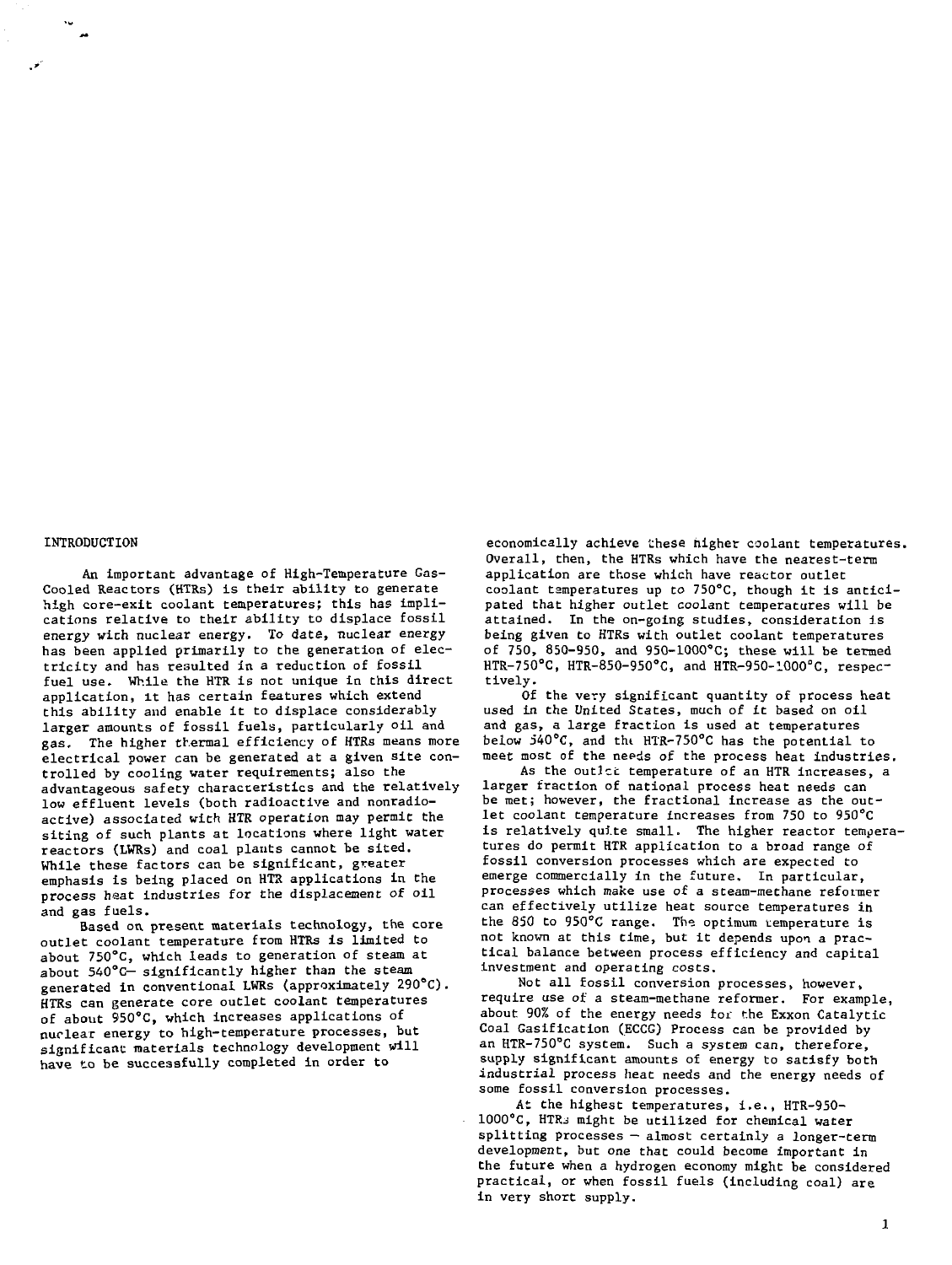HTR APPLICATION TO PROCESS HEAT USAGE IN THE UNITED **STATES** 

Information on process heat use in the U.S. is generally reported under the category "industrial process heat," which includes manufacturing, construction, mining, and agriculture. However, the segment receiving the most emphasis in the HTR program is manufacturing, in which the major energy users are the chemical, primary metal production, petroleum, paper, and stone-clay-glass-concrete industries. Manufacturing accounts for 80% of the energy consumption in the industrial sector.

Recent adjusted fuel use percentages have been published (1), as have industrial energy data for the U.S. in 1979 (2,3). Similar information relative to 1990 estimated use, considering both high and low demand cases, and certain fual switching trends, is also available (4). Table 1 provides summary information on industrial energy demand estimates for 1990, 2000, and 2020, again with high and low cases, and considering a continuation of previous fuel switching trends. These projections do not include direct nuclear energy contributions to process heat supply.

Estimates of fossil energy consumption in 1980 by the manufacturing sector for process heat (5) are given in Table 2.

As shown in Table 2, about 18.9 EJ/yr was used in 1980 for process heat by the manufacturing industry; about 76% of the process heat was used at temperatures below 540°C and about 43% was below 260°C. Further, 46% of the energy was used as steam and 54% for direct heat. This implies that most of the process steam was at temperatures below 260°C. While only a small fraction of energy was used directly as process steam at temperatures greater than 260°C, a significant amount of energy (approximately 30%) was used as direct heat in the 260-540°C temperature range. There appears to be a significant potential market for HTR-75O°C systems as applied to the process industries; this application of nuclear energy is accentuated when electricity production and energy distribution efficiencies are included. At the same time, relatively little process energy was used in the 540-927°C temperature range. Therefore, while the HTR-750°C appears significant for process heat application in the manufacturing sector, there is little advantage in having a higher temperature HTR for these applications unless temperatures above 927°C can be distributed.

Table 2. Manufacturing sector (1980 estimate) fossil energy consumption for process heat (5).

| Energy as:                                                        | EJ/year                  | <u>z</u>                                  |
|-------------------------------------------------------------------|--------------------------|-------------------------------------------|
| Steam<br>Direct heat                                              | 8.7<br>10.2              | 46<br>54                                  |
| Total                                                             | 18.9                     | 100                                       |
| Energy by temperature<br>range:                                   |                          |                                           |
| $~1260$ °C<br>$260 - 540^{\circ}C$<br>$540 - 927$ °C<br>$>927$ °C | 8.2<br>6.3<br>0.5<br>3.9 | 43<br>33<br>3<br>21                       |
| Total                                                             | 18.9                     | 100                                       |
| Energy by fuel:                                                   |                          |                                           |
| 011<br>Coal<br>Gas<br>Other                                       | 4.0<br>3.9<br>9.8<br>1.2 | 21<br>21<br>52<br>$\overline{\mathbf{e}}$ |
| Total                                                             | 18.9                     | 100                                       |

The distribution of industrial process heat as a function of temperature (6) for the year 1976 is given in Fig. 1. Taking into consideration preheat energy and the different base years, Fig. 1 is in reasonable agreement with the distribution values in Table 2. Fig. 1 indicates that for distributed energy at temperatures above about 540°C, a significant increase in market potential occurs only when the temperature reaches about 950°C or above.

In general, the preceding data indicate that large quantities of fossil fuels, particularly gas and oil, are being consumed by the process industriesi.e., about 15  $\frac{m^3}{s}$  oil equivalent (over 8 million bbl/d). Further, a significant fraction (about 1/3) of process energy is used in the 260-540°C temperature

| Source      | 1979 <sup>a</sup> | 1990     |           | 20 <sub>L</sub> 0 |           | 2020     |           |
|-------------|-------------------|----------|-----------|-------------------|-----------|----------|-----------|
|             |                   | Low case | High case | Low case          | High case | Low case | High case |
| Petroleum   | 9.4               | 7.3      | 7.5       | 4.3               | 6.0       | 5.6      | 6.6       |
| Gas         | 9.1               | 5.9      | 6.1       | 13.0              | 12.1      | 13.6     | 16.6      |
| Coal        | 3.8               | 10.2     | 11.0      | 7.5               | 9.7       | 9.7      | 11.6      |
| Electricity | 3.0               | 4.5      | 4.8       | <u>5.4</u>        | 5.8       | 6.8      | 7.9       |
|             | 25.3              | 27.9     | 29.4      | 30.2              | 33.3      | 35.7     | 42.7      |

Table 1. Industrial purchased energy demand (4), EJ/year.

 ${}^{a}$ From reference (2) with road oil and asphalt included in the industrial consumption.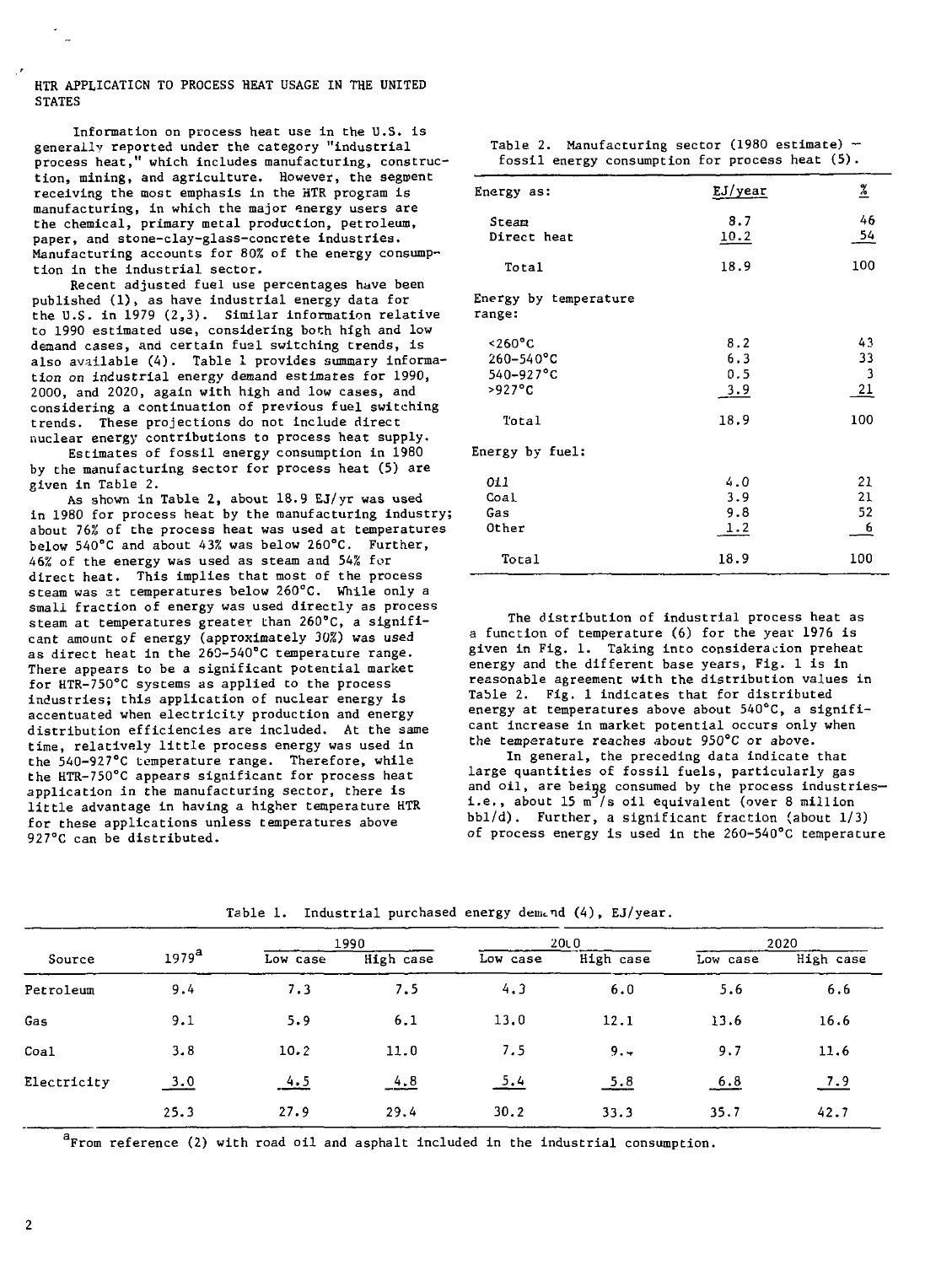range. Estimates for future years (Table 1) indicate the use of fossil fuels for process heat will be rather stable, and with some growth. This assumes that nuclear power is not used directly. There is an obvious long-term need for process heat energy. If nuclear sources can supply a major fraction, this would have a large influence on the long-term importation of oil and gas.

Industrial process heat users are widely dispersed, most plants using only relatively small amounts of energy, and the few largest facilities consuming most of the energy. About 70% of process heat, e.g., is consumed (5) by plants rated above 10 MW(t). These plants are often concentrated in specific industrial areas (7); there are more than 25 sites in the United States which within a 10-mile radius individually need more than 1000 MW(t) in process energy, and there are at least 20 additional sites which, within a 20-mile radius, individually use gore than 2000 MW(t). There is clearly a significant market for HTR applications to the process industries if the thermal energy can be distributed economically.

It might be argued that a significant fraction of process heat is used at temperatures below 260°C, and that this can be provided by light water reactors (IWRs). However, as indicated previously, even at the lower temperatures of steam use under cogeneration conditions, HTRs can generate significantly more electrical power than LWRs, particularly at the higher extraction temperatures, as shown in Fig. 2. Since nuclear power plants will undoubtedly generate electricity in addition to energy for process heat, the characteristics shown in Fig. 2 indicate that the HTR should be significantly more economic than LWRs for supplying process steam even at temperatures less than 26O°C. As shown, at 225°C extraction steam temperature, the HTR can generate twice the quantity of electricity. In addition, the HTR can supply a process heat market which is about 1.8 times as large as that associated with a 260°C steam market.

The above illustra.es that the process heat industry is large, dispersed, yet concentrated in specific areas and that the HTR could uniquely provide much of the process energy if the economics of energy distribution were favorable. One way of attaining favorable distribution costs is to site HTRs in nuclear power parks with co-located industrial consumers, as planned at the Bruce Nuclear/Cogeneration Power Station in Canada. A competing fuel would, of course, be coal. While coal plants have different regulatory uncertainties than do nuclear power plants and do not require as much development as the HTR, the latter would have important environmental advantages compared with coal, resulting in decreased air pollution and mining hazards, in addition to its economic advantages. Under these circumstances, it appears that a significant fraction of industrial process heat needs could be met by HTRs.

In the near term, however, the process industries already have investments in conventional gas and oil heat sources, and even though the associated fuel cost may be relatively high, there is insufficient incentive to change to a capital-intensive energy source so long as additional energy is not needed. Nonetheless, as fossil fuel costs increase, even present facilities could utilize energy from an economic distribution system emanating from a r.uclear power station. This might be done by employing molten-salt sensible energy transmission and storage (SETS) systems for coupling HTRs to refineries and other process heat users. SETS molten-salt could be

heated from 329°C to about 510°C by a secondary helium loop. In this application, an intermediate heat exchanger (IHX) may be required to isolate the reactor primary system from the SETS system to prevent potential ingress of molten salt into the core. The upper temperature value appears to be a conservative limit leading to low corrosion rates and good salt stability. Molten salt (MS) would be heated, stored in a hold tank, and piped to points of use. At the point of use, the sensible heat of the MS would be used to generate superheated steam for electricity generation or for process use; alternatively, the MS could be used directly in process heaters. Such a sensible heat pipe would effectively be a high-temperature industrial-district heating system; the economic transport distance has been estimated (8) to be up to about 80 km (50 miles).

HTR energy could also be transported with the chemical heat pipe (CHP), making use of an HTR-850- 950°C system. The chemical heat pipe is associated with steam reforming methane to  $CO$  and  $H<sub>2</sub>$  at the reactor site, transporting the synthesis gas through a pipeline, and recombining the gases by catalytic methanation (an exothermic chemical reaction providing heat co users). A methane-rich stream is returned to the reformer plant, and the closed loop nature of the concept eliminates the need for combustion of coal or other fossil fuels. The most promising application of chemical heat pipes is the use of an integrated piping network in which multiple users are linked together. The chemical heat pipe has been judged to be capable of providing energy to the dispersed industrial heat and peaking and mid-range electricity markets. Preliminary evaluations indicate that CHP systems are more expensive than HTR-SETS systems for transport distances under about 250 km. The CHP might transport energy relatively economically in the long term when fossil fuels are in short supply. Further, CHP systems do broaden the potential market applications of HTRs, since the methanators could provide energy at temperatures up to about 800°C. As provide energy at temperatures up to about 800 C.<br>indicated in Fig. 1 and Table 2, about 20% of the process heat market could be served uniquely by<br>HTR-CHP system, if the energy distribution costs

Market evaluations to date indicate that a reasonable target for the HTR-SETS system by the year 2020 might be about 20% of the industrial fossil fuel market. Based on the low and high cases in Table 1 and considering all fossil fuels, a range of 5.8-7.0 EJ/yr is obtained (2.6-3.1 million barrels of oil per day). This would correspond to 185-220 HTR plants generating 1000 MW(t) each. The market potential for a CHP system could be about 40% greater, or 260-310 GW(t) by 2020. These markets could be larger if future industry were to site around HTR power parks.

### HTR APPLICATION TO FOSSIL CONVERSION PROCESSES

It is presently anticipated that coal and oil shale conversion processes will be used in the intermediate term (2000 and 2030) to supply a significant fraction of U S. oil, gas, and petrochemical needs<br>(estimates of 18.4 m<sup>3</sup>/s or 10 million bbl oil equiv/d by 2020). The HTR uniquely permits nuclear power to contribute to that conversion, and significantly increases the ratio of product fuel to fossil feedstock. The conversion of natural gas to synthesis gas for production of commercial chemicals is also a potential area of HTR application.

Tne processes under development for fossil fuel conversion to gas and/or oil include oil shale retorting and coal liquefaction and/or gasification.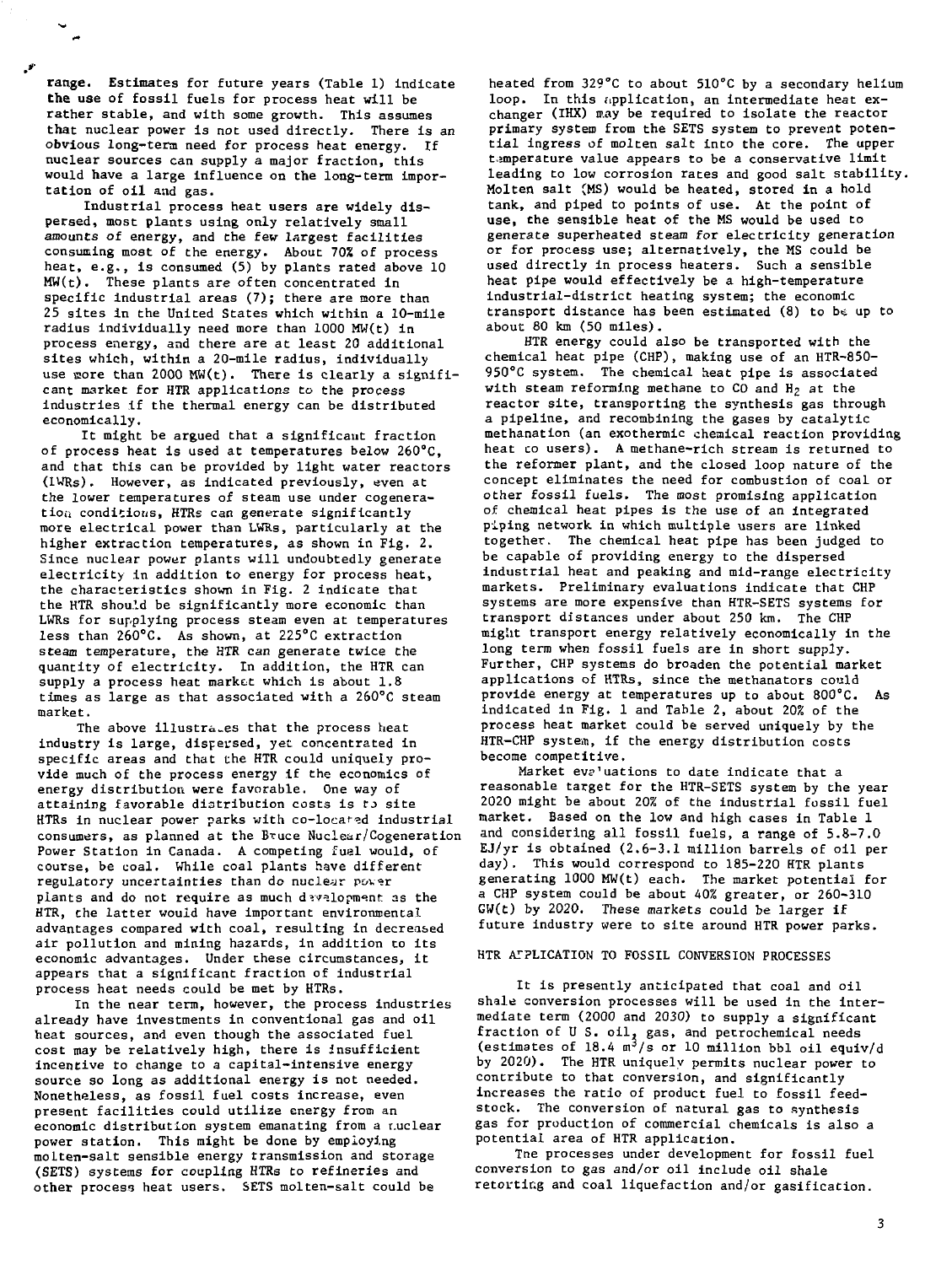The products, thermal efficiencies, and energy needs are summarized in Table 3 for a number of processes (9). Several utilize significant amounts of hightemperature energy, mostly associated with use of an HTR-reformer system (HTR-850-95O°C). An exception is the Exxon Catalytic Coal Gasification (ECCG) Process: an HTR-75<sup>por</sup> can supply about 90% of the total primary energy aeed. Of the coal conversion processes being examined at this time, the ECCG Process appears to be one of the most promising relative to HTR use.

In general, use of HTRs in the direct coal liquefaction processes saves a relatively small amount of coal (15-202); HTR use in the coal gasification and oil shale recovery processes can reduce consumption of the fossil fuel by 20-35%.

Independent of environmental impacts or fossil fuel resource conservation, the cost of production of the product may be at least as great as that for nonnuclear processes; however, as the cost of fossil fuels increases and assuming additional environmental restrictions will be imposed upon fossil conversion plants, HTRs will tend to become relatively more economic. Institutional problems are a major concern for any synthetic fuel plant; also, a reformer HTR will require a long and expensive development program prior to general commercial application. Important consequences, however, would be the reduced consumption of coal, water, and land resources, as well as reduced emissions of pollutants such as  $SO_2$ ,  $NO<sub>u</sub>$ ,  $CO<sub>2</sub>$ , and particulates which would result from HTR  $use.$ 

Application of reformer HTRs to the generation of synthetic fuels from coal and oil shale to generate 5 million barrels of oil equivalent per day would lead to about 100-250 GW(t) of HTRs by the year 2020; the level is dependent upon the conversion process mix.

Prior to HTR-850-950°C application to coal and oil shale conversion processes, HTR-reformer systems might be used for the production of chemicals from methane; the synthesis gas produced by the reforming of methane can be used (following further processing) or the production of ammonia, methanol, hydrogen, and other chemicals based on Fischer-Tropsch type processes. Methanol can be the feedstock for production of gasoline, and ammonia for fertilizers. Chemicals production is currently being accomplished using natural gas as the feedstock to the reformer as well as the fuel. As the price of natural gas rises under free market conditions (it will likely follow the equivalent price of distillate oil), burning natural gas for energy may become more expensive than using an HTR as the energy source. Oil and natural gas prices will likely be in the range of \$100/barrel between now and the year 2000, corresponding to \$18/ million Btu. Natural gas at the higher prices would be too expensive to burn as fuel, but could still be economic as a feedstock. Under such circumstances, HTR-850-950°C systems could be a useful energy source for reforming methane. Of course, coal could be gasified as an alternative, and competition would exist between the nuclear reformer and the coal gasifier.

|                    |                  | Process<br>thermal | Process energy needs <sup>a</sup> in MW(t) |                |                  |                   |            |       |
|--------------------|------------------|--------------------|--------------------------------------------|----------------|------------------|-------------------|------------|-------|
|                    |                  |                    | High-temperature heat                      |                |                  |                   | Electr1ca1 |       |
| Product            |                  | efficiency         | $760^{\circ}$ C-                           | $650^\circ$ C- | $480^{\circ}$ C- | Process           | $MW(t) =$  |       |
| (source)           | Process          | $(\text{approx.})$ | $870^{\circ}$ C                            | 760°C          | $650^{\circ}$ C  | steam             | 3 X MW(e)  | Total |
|                    |                  |                    | $\star$                                    |                |                  |                   |            |       |
| Syncrude           | Union-B          | 70                 | 168                                        |                | 484              |                   | 345        | 997   |
| (oil shale)        | Paraho           | 76                 | 145                                        |                | 390              | 140               | 340        | 1015  |
|                    | Tosco-II         | 70                 | 185                                        | 583            | 54               | 27                | 300        | 1149  |
|                    | Hytort           | 60                 |                                            | 670            |                  |                   | 710        | 1380  |
| Transport<br>Fuels | H-Coal           | 60                 | Ъ                                          |                | 305              | 680               | 1120       | 2105  |
| (coa1)             | $SRC-11$         | 65                 | 290                                        |                | 300              | 535               | 15         | 1140  |
|                    | Texaco & Mobil-M | 50                 |                                            |                | 296              |                   | 770        | 1066  |
|                    | Lurgi & Mobil-M  | 55                 |                                            |                |                  | 243               | 1250       | 1493  |
| <b>SNG</b>         | Exxon catalytic  | 65                 | 50                                         | 70             | 60               | 1130.             | 540        | 1850  |
| (coa1)             | Winkler          | 50                 |                                            |                | 136              | 800 <sup>d</sup>  | 590        | 1526  |
|                    | Lurgi 100 bar    |                    |                                            |                |                  | No data available |            |       |
| Syngas             | Texaco           | 65                 |                                            |                | 237              |                   | 249        | 486   |
| (coal)             | Koppers-Totzek   | 55                 |                                            |                | 118              |                   | 1230       | 1348  |
|                    | Lurgi slagging   | 70                 |                                            |                |                  | 194               | 705        | 899   |
|                    | U-gas            | 75                 |                                            |                | 188              |                   |            | 188   |
|                    | Westinghouse     | 75                 |                                            | 87             | 53               |                   |            | 140   |

Table 3. Summary of energy requirements for candidate synfuels processes (9).

For methane reformer. Heat requirements can be lowered to 650-760°C (1200-1400°F) level with lower process efficiency.

 $a_{\text{Based on plant capacity of 0.092 m}^3/s (50,000 B/D)$  oil equivalent.

b<br>Hydrogen from partial oxidation process; not included since feed would have no other use.

CFor Eastern oil shale.

 $d_{\text{Steam at } 950^{\circ}$ C.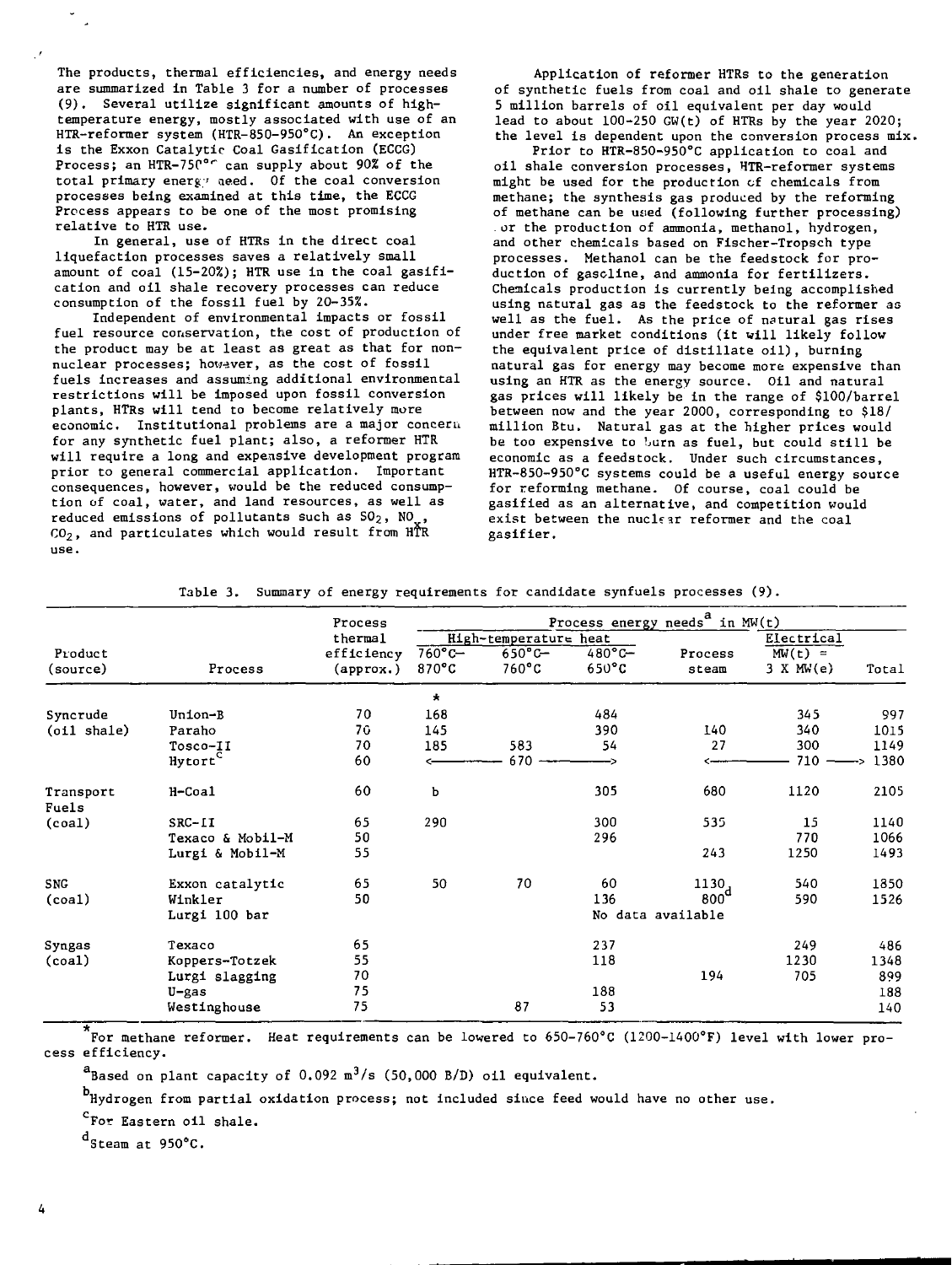Estimates (10) of U.S. industrial hydrogen requirements from 1980 to 2000 indicate about 1.07 EJ/yr of hydrogen is needed in 2000 for ammonia and methanol production; an extrapolation to 2020 indicates a requirement of about 2.0 EJ/yr at that time. If all production were by steam reforming, the natural gas required as fuel in 2020 would be about 2.87 EJ/yr. Using HTR-850-950°C systens as the source of reforming energy for 50% of the above capacity would require about  $4^\circ$  GW(t) of HTRs.

## HTR APPLICATION TO WATER SPLITTING

Increasing the outlet helium temperature of HTRs to 95O-1OOO"C permits such reactors to be considered as energy sources for hydrogen production through thermochemical water splitting processes. Such applications will likely be slow in evolving due to the very significant materials development problems which need to be overcome for operation at the very high temperatures, the need to develop a commercial water-splitting process, the institutional problems associated with large-scale hydrogen use ("hydrogen economy"), and the relatively high cost of the hydrogen produced by such means. Pure hydrogen produced by water splitting is currently estimated to be quite expensive relative to hydrogen produced indirectly from coal (although it might be less expensive than current production by electrolysis). A great premium would have to be assigned to the elimination of coal consumption and cf carbon dioxide emission or; alternatively, the available coal would have be very expensive.

### CONCLUSIONS

The most immediate application of HTR process heat in the U.S. appears to be its use in cogeneration systems generating high-temperature process steam and electricity. However, there are a number of longer-range applications which separately, as well as collectively, constitute very significant potential markets. Such applications include sensible and chemical heat pipes, steam/natural gas reforming to syngas for chemicals production, and use in coal/ shale conversion processes producing synthetic fuel gases and liquids.

### REFERENCES

1 Maloney, M. J., et al., "End Use Energy Consumption Data Base: Series 1 Tables," DOE/EIA-014, June 1978, U.S. Department of Energy.

2 DOE/EIA-0035 (80/11), "Monthly Energy Review," Nov. 1980, U.S. Department of Energy.

3 DOE/EIA-0173 (79)/2, "Annual Report to Congress, 1979, Volume Two: Information," 1980, U.S. Department of Energy, Energy Information Administration.

4 Livingston, R. S., et al., "Toward a Desirable Future: A National Energy Perspective 1980 - 2050," 1981 report 0RNL/PPA-81/6 (in press), Oak Ridge National Laboratory, Oak Ridge, Tenn.

5 Hamel, B. B., and Brown, H. L., "Indi strial Energy Profiles for HTGR Process Heat Market Assessment," June 1980, General Energy Associates, Inc., Philadelphia, PA.

6 Hamel, B. B., and Brown, H. L., "Industrial Application Study Vol. II, Industrial Base," COO/ 2862-2, Dec. 1976, Crexel University for the Division of Conservation Research and Technology, ERDA.

7 Reed, S. A., "Potential Market for Industrial Process Steam from an HTGR Cogeneration Facility," ORNL/GCR-80/13, June 1980, Oak Ridge National Laboratory, Oak Ridge, Tenn.

8 Neill, J. M., "Domain of Applicability for HTGR-Molten Salt Energy Transport and Storage Systems," April 1981, for GCRA by Advanced Energy Concepts, San Diego, CA.

9 DOE-sponsored evaluation being carried out by Bechtel Group, Inc., General Atomic Company, General Electric Company, Oak Ridge National Laboratory, and Gas-Cooled Reactor Associates, 1980-81.

10 Corneil, H. G., Heinzelmann, F. J., and Nicholson, E. W. S., "Production Economics for Hydrogen, Ammonia, and Methanol dur∴ng the 1980-2000<br>Period," BNL 50663, April 1977, Exxon Research and Engineering Co., Linden, N.J.





5